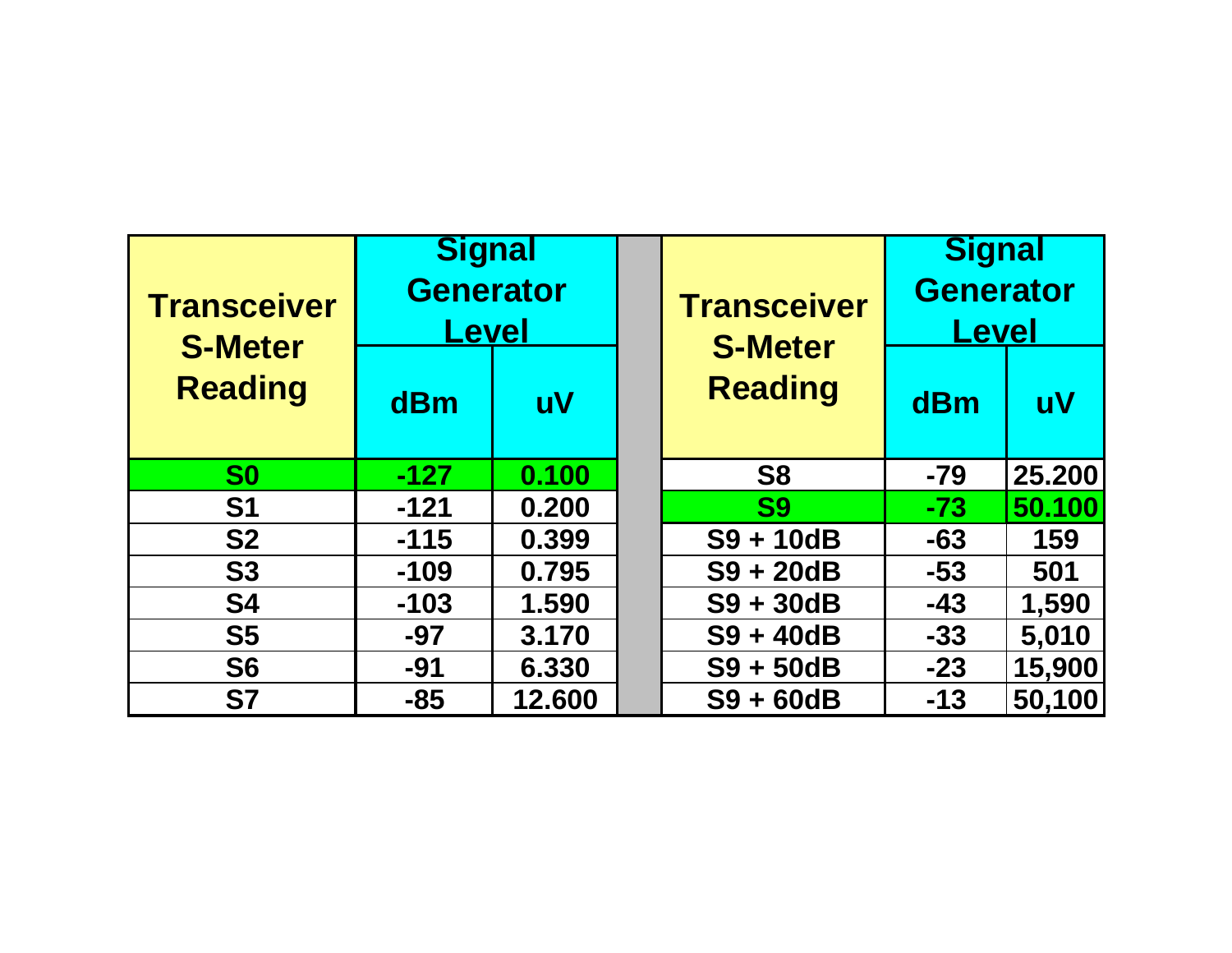## **IARU Region 1 Technical Recommendation R.1**

BRIGHTON 1981, TORREMOLINOS 1990

STANDARDISATION OF S-METER READINGS

1. One S-unit corresponds to a signal level difference of 6 dB.

2. On the bands below 30 MHz a meter deviation of S-9 corresponds to an available power of -73 dBm (50.1 uV)

from a continuous wave signal generator connected to the receiver input terminals.

3. On the bands above 144 MHz this available power shall be -93 dBm (6.3uV).

4. The metering system shall be based on quasi-peak detection with an attack time of 10 msec  $\pm$  2 msec and a decay time constant of at least 500 msec.

**1 A RECEIVING STATION HAS AN S-METER READING OF 'S-6.0' WITH THE TRANSMITTING STATION USING 100 WATTS** 

**2 3 4 5 6 7 THE RECEIVING STATIONS S-METER READING WOULD BE 'S-8.5' (+3dB) IF THE TRANSMITTING STATIONS POWER IS INCREASED TO 3200 THE RECEIVING STATIONS S-METER READING WOULD BE 'S-9.0' (+3dB) IF THE TRANSMITTING STATIONS POWER IS INCREASED TO 6400 THE RECEIVING STATIONS S-METER READING WOULD BE 'S-6.5' (+3dB) IF THE TRANSMITTING STATIONS POWER IS INCREASED TO 200 WATTS THE RECEIVING STATIONS S-METER READING WOULD BE 'S-7.0' (+3dB) IF THE TRANSMITTING STATIONS POWER IS INCREASED TO 400 WATTS THE RECEIVING STATIONS S-METER READING WOULD BE 'S-7.5' (+3dB) IF THE TRANSMITTING STATIONS POWER IS INCREASED TO 800 WATTS THE RECEIVING STATIONS S-METER READING WOULD BE 'S-8.0' (+3dB) IF THE TRANSMITTING STATIONS POWER IS INCREASED TO 1600**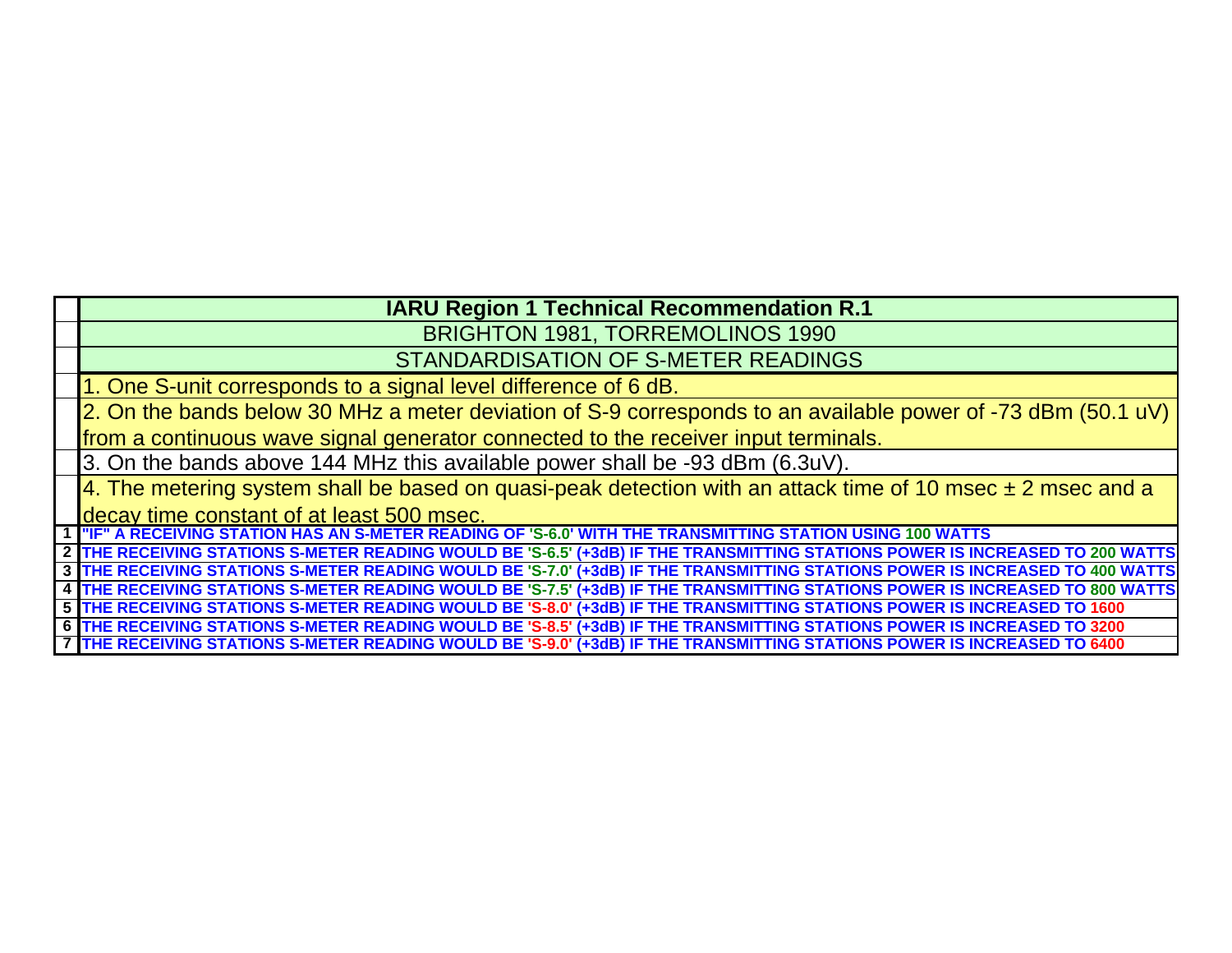| <b>POWER</b>                    |                    |                             | <b>POWER</b>                    |                |                |                             |                             |
|---------------------------------|--------------------|-----------------------------|---------------------------------|----------------|----------------|-----------------------------|-----------------------------|
| $GAIN = (x Pf) OR LOS = (f Pf)$ |                    |                             | $GAIN = (x Pf) OR LOS = (f Pf)$ |                |                |                             |                             |
| <b>dB GAIN</b>                  | $=$                | $\mathbf{X}$                | <b>POWER FACTOR</b>             | <b>dB GAIN</b> |                | $=$ $x/$                    | <b>POWER FACTOR</b><br>(Pf) |
|                                 | $=$ $\overline{ }$ | $\boldsymbol{\mathsf{x}}$ / | 1.26                            | 11             | $=$            | $\boldsymbol{\mathsf{X}}$   | 12.60                       |
| $\mathbf{2}$                    | $=$                | $\boldsymbol{X}$            | 1.60                            | 12             | $=$            | $\mathbf{X}$                | 15.80                       |
| $\overline{\mathbf{3}}$         | =                  | $\boldsymbol{\mathsf{x}}$ / | 2.00                            | 13             | $=$            | $\boldsymbol{\mathsf{x}}$ / | 20.00                       |
| $\boldsymbol{4}$                | $=$                | $\mathbf{x}$                | 2.50                            | 14             | $=$            | $\boldsymbol{X}$            | 25.10                       |
| 5                               | $=$                | <b>XI</b>                   | 3.00                            | 15             | $=$            | $\mathbf{X}$                | 31.60                       |
| 6                               | $=$                | $\mathbf{x}$                | 4.00                            | 16             | $=$            | $\boldsymbol{\mathsf{x}}$ / | 40.00                       |
|                                 | $=$                | $\mathbf{X}$                | 5.00                            | 17             | $=$            | $\boldsymbol{\mathsf{x}}$ / | 50.10                       |
| 8                               | $=$                | $\boldsymbol{\mathsf{x}}$ / | 6.30                            | 18             | $=$            | $\boldsymbol{\mathsf{X}}$   | 64.00                       |
| 9                               | =                  | $\mathbf{X}$                | 8.00                            | 19             | $=$            | $\boldsymbol{\mathsf{x}}$   | 80.00                       |
| <b>10</b>                       | e                  | $\boldsymbol{X}$ /          | <b>10.00</b>                    | <b>20</b>      | $\blacksquare$ | $\boldsymbol{X}$            | 100.40                      |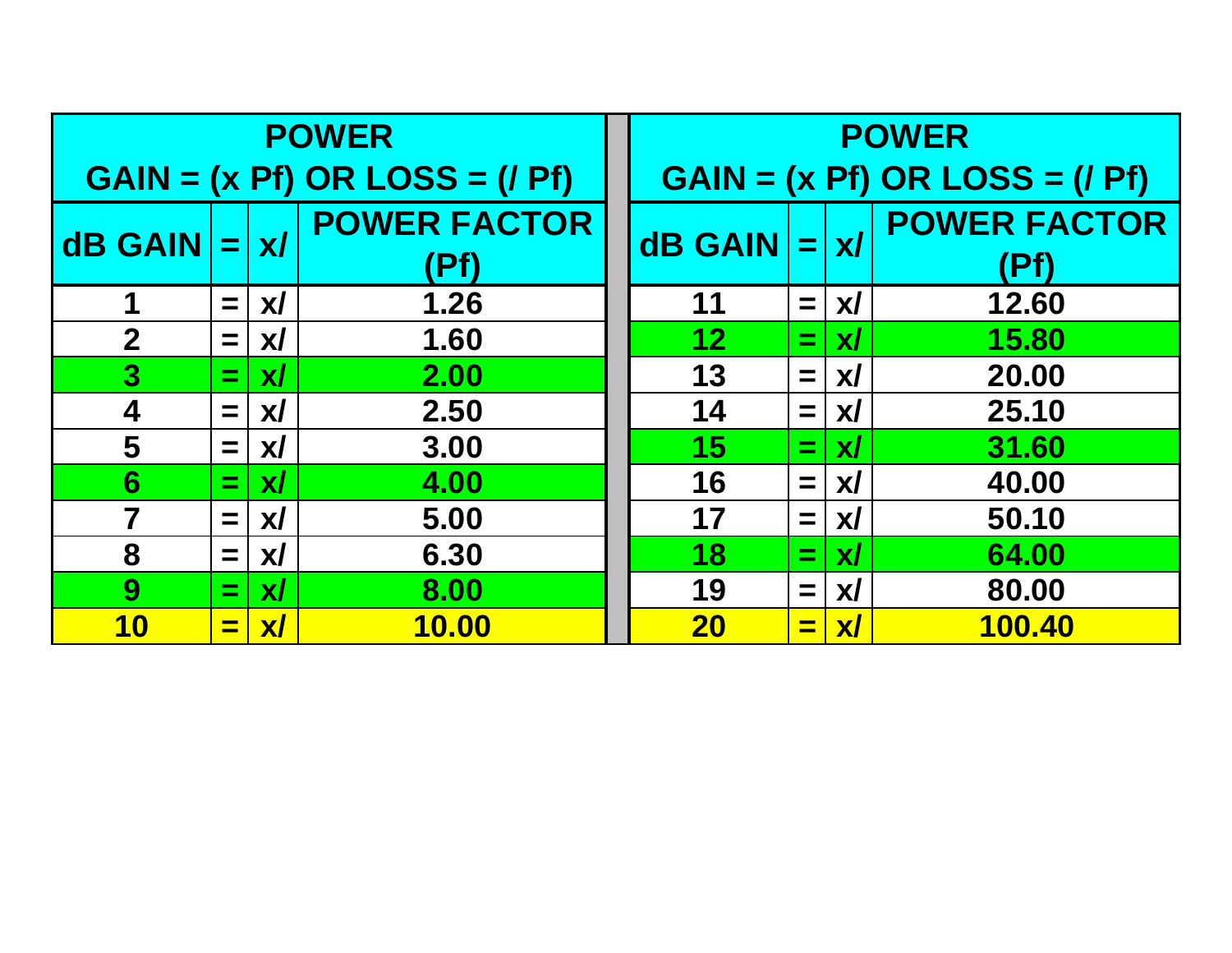| dbB CONVERSION                                                                                                                                                                                                  |                     |                 |            |                |                                  |                |          |                  |                              |                |                       |
|-----------------------------------------------------------------------------------------------------------------------------------------------------------------------------------------------------------------|---------------------|-----------------|------------|----------------|----------------------------------|----------------|----------|------------------|------------------------------|----------------|-----------------------|
| The most common measurement of RF signal levels is in 'dBm' where '0 - dBm' equals '224 - millivolt' or '1 -<br>milliwatt' across '50 W. The following table provides conversion from dB to other measurements. |                     |                 |            |                |                                  |                |          |                  |                              |                |                       |
| (Wattage) = $E_2$ (Voltage Squared) / Resitance (50 <b>W)</b><br>P                                                                                                                                              |                     |                 |            |                |                                  |                |          |                  |                              |                |                       |
| dBm                                                                                                                                                                                                             | µV/mV               | dBmV            | dBµV       | dBm            | µV/mV                            | dBmV           | dBµV     | dBm              | $\mu$ V/mV                   | dBmV           | dBµV                  |
| 13                                                                                                                                                                                                              | 1000 mV             | 60              | 120        | $-34$          | 4467 µV                          | 13             | 73       | $-81$            | $20.0 \mu V$                 | $-34$          | 26                    |
| 12                                                                                                                                                                                                              | 891 mV              | 59              | 119        | $-35$          | 3981 µV                          | 12             | 72       | $-82$            | $17.8 \mu V$                 | $-35$          | $\overline{25}$       |
| 11                                                                                                                                                                                                              | 794 mV              | 58              | 118        | $-36$          | 3548 µV                          | 11             | 71       | $-83$            | $15.8 \mu V$                 | $-36$          | 24                    |
| 10                                                                                                                                                                                                              | 707 mV              | 57              | 117        | $-37$          | 3162 µV                          | 10             | 70       | -84              | 14.1 $\mu$ V                 | $-37$          | 23                    |
| 9<br>8                                                                                                                                                                                                          | 631 mV<br>562 mV    | 56<br>55        | 116<br>115 | $-38$<br>$-39$ | 2818 µV<br>2512 µV               | 9<br>8         | 69<br>68 | $-85$<br>$-86$   | $12.6 \mu V$<br>11.2 $\mu$ V | $-38$<br>$-39$ | 22<br>21              |
| 7                                                                                                                                                                                                               | 501 mV              | 54              | 114        | $-40$          | 2239 µV                          | $\overline{7}$ | 67       | $-87$            | 10.0 $\mu$ V                 | $-40$          | 20                    |
| 6                                                                                                                                                                                                               | $\overline{447}$ mV | 53              | 113        | $-41$          | 1995 µV                          | 6              | 66       | -88              | 8.91 µV                      | $-41$          | 19                    |
| 5                                                                                                                                                                                                               | 398 mV              | 52              | 112        | $-42$          | 1778 µV                          | 5              | 65       | -89              | $\overline{7}$ .94 µV        | $-42$          | 18                    |
| 4                                                                                                                                                                                                               | 355 mV              | 51              | 111        | $-43$          | 1585 µV                          | 4              | 64       | -90              | 7.07 µV                      | -43            | 17                    |
| 3                                                                                                                                                                                                               | 316 mV              | 50              | 110        | $-44$          | 1413 µV                          | 3              | 63       | $-91$            | $6.31 \mu V$                 | $-44$          | 16                    |
| $\mathbf{2}$                                                                                                                                                                                                    | 282 mV              | 49              | 109        | $-45$          | 1259 µV                          | $\mathbf{2}$   | 62       | $-92$            | $\overline{5.62}$ µV         | $-45$          | 15                    |
| 1                                                                                                                                                                                                               | 251 mV              | 48              | 108        | $-46$          | $1122 \mu V$                     | 1              | 61       | $-93$            | $5.01 \mu V$                 | $-46$          | 14                    |
| $\bf{0}$                                                                                                                                                                                                        | 224 mV              | 47              | 107        | $-47$          | 1000 µV                          | 0              | 60       | -94              | 4.47 µV                      | $-47$          | 13                    |
| -1<br>$-2$                                                                                                                                                                                                      | 200 mV              | 46<br>45        | 106<br>105 | $-48$<br>$-49$ | 891 µV                           | -1<br>$-2$     | 59<br>58 | $-95$<br>$-96$   | 3.98 µV<br>3.55 µV           | $-48$<br>$-49$ | 12<br>$\overline{11}$ |
| -3                                                                                                                                                                                                              | 178 mV<br>158 mV    | 44              | 104        | $-50$          | 794 µV<br>$\overline{7}07 \mu V$ | $-3$           | 57       | $-97$            | $3.16 \mu V$                 | $-50$          | 10                    |
| -4                                                                                                                                                                                                              | 141 mV              | 43              | 103        | $-51$          | 631 µV                           | $-4$           | 56       | -98              | $2.82 \mu V$                 | $-51$          | $\boldsymbol{9}$      |
| -5                                                                                                                                                                                                              | 126 mV              | 42              | 102        | $-52$          | 562 µV                           | $-5$           | 55       | -99              | $2.51 \mu V$                 | $-52$          | 8                     |
| -6                                                                                                                                                                                                              | 112 mV              | 41              | 101        | $-53$          | 501 µV                           | -6             | 54       | $-100$           | $2.24 \mu V$                 | $-53$          | 7                     |
| -7                                                                                                                                                                                                              | 100 mV              | 40              | 100        | $-54$          | 447 µV                           | $-7$           | 53       | $-101$           |                              | $-54$          | 6                     |
| -8                                                                                                                                                                                                              | 89.1 mV             | 39              | 99         | $-55$          | 398 µV                           | -8             | 52       | $-102$           |                              | $-55$          | 5                     |
| -9                                                                                                                                                                                                              | 79.4 mV             | 38              | 98         | $-56$          | 355 µV                           | -9             | 51       | $-103$           | $1.59 \mu V$                 | $-56$          | 4                     |
| $-10$                                                                                                                                                                                                           | 70.7 mV             | 37              | 97         | $-57$          | 316 µV                           | $-10$          | 50       | $-104$           |                              | $-57$          | 3                     |
| $-11$                                                                                                                                                                                                           | 63.1 mV             | 36              | 96         | -58            | 282 µV                           | $-11$          | 49       | $-106$           |                              | -58            | $\mathbf 2$           |
| $-12$                                                                                                                                                                                                           | 56.2 mV             | 35              | 95         | $-59$          | 251 µV                           | $-12$          | 48       | $-107$           |                              | $-59$          | 1                     |
| $-13$                                                                                                                                                                                                           | 50.1 mV             | 34              | 94         | -60            | 224 µV                           | $-13$          | 47       | $-108$           |                              | -60            | $\bf{0}$              |
| $-14$                                                                                                                                                                                                           | 44.7 mV             | 33              | 93         | $-61$          | 200 µV                           | $-14$          | 46       | $-109$           | .759 µV                      | $-61$          | $-1$                  |
| $-15$                                                                                                                                                                                                           | 39.8 mV             | 32              | 92         | $-62$          | 178 µV                           | $-15$          | 45       | $-110$           |                              | $-62$          | $-2$                  |
| $-16$                                                                                                                                                                                                           | 35.5 mV             | 31              | 91         | $-63$          | 158 µV                           | $-16$          | 44       | $-111$           |                              | $-63$          | -3                    |
| $-17$                                                                                                                                                                                                           | 31.6 mV             | 30              | 90         | $-64$          | 141 µV                           | $-17$          | 43       | $-112$           |                              | $-64$          | $-4$                  |
| $-18$                                                                                                                                                                                                           | 28.2 mV             | 29              | 89         | $-65$          | 126 µV                           | $-18$          | 42       | $-113$           |                              | $-65$          | $-5$                  |
| $-19$                                                                                                                                                                                                           | 25.1 mV             | 28              | 88         | -66            | $112 \mu V$                      | $-19$          | 41       | $-114$           |                              | -66            | -6                    |
| $-20$                                                                                                                                                                                                           | 22.4 mV             | 27              | 87         | $-67$          | 100 µV                           | $-20$          | 40       | $-115$           | $.399 \mu V$                 | $-67$          | $-7$                  |
| $-21$                                                                                                                                                                                                           | 20.0 mV             | 26              | 86         | -68            | $\overline{89.1}$ µV             | $-21$          | 39       | $-116$           |                              | -68            | -8                    |
| $-22$                                                                                                                                                                                                           | 17.8 mV             | 25              | 85         | $-69$          | 79.4 µV                          | $-22$          | 38       | $-117$           |                              | -69            | -9                    |
| $-23$                                                                                                                                                                                                           | 15.8 mV             | 24              | 84         | $-70$          | $70.7 \mu V$                     | $-23$          | 37       | $-118$           |                              | $-70$          | $-10$                 |
| $-24$                                                                                                                                                                                                           | $14.1 \text{ mV}$   | 23              | 83         | $-71$          | $63.1 \mu V$                     | $-24$          | 36       | $-119$           |                              | $-71$          | $-11$                 |
| $-25$                                                                                                                                                                                                           | 12.6 mV             | $\overline{22}$ | 82         | $-72$          | 56.2 µV                          | $-25$          | 35       | $-120$           |                              | $-72$          | $-12$                 |
| $-26$                                                                                                                                                                                                           | 11.2 mV             | 21              | 81         |                |                                  |                |          |                  |                              |                |                       |
| $-27$                                                                                                                                                                                                           | 10.0 mV             | 20              | 80         | $-73$<br>$-74$ | $50.1 \mu V$<br>44.7 µV          | $-26$<br>$-27$ | 34<br>33 | $-121$<br>$-122$ | .200 $\mu$ V                 | $-73$<br>$-74$ | $-13$<br>$-14$        |
| $-28$                                                                                                                                                                                                           | 8.91 mV             | 19              | 79         | $-75$          |                                  |                |          |                  |                              | $-75$          | $-15$                 |
|                                                                                                                                                                                                                 |                     |                 |            |                | 39.8 µV                          | $-28$          | 32       | $-123$           |                              |                |                       |
| $-29$                                                                                                                                                                                                           | 7.94 mV             | 18              | 78         | $-76$          | 35.5 µV                          | -29            | 31       | $-124$           |                              | $-76$          | $-16$                 |
| $-30$                                                                                                                                                                                                           | 7079 µV             | 17              | 77         | $-77$          | 31.6 µV                          | $-30$          | 30       | $-125$           |                              | $-77$          | $-17$                 |
| $-31$                                                                                                                                                                                                           | 6310 µV             | 16              | 76         | $-78$          | 28.2 µV                          | $-31$          | 29       | $-126$           |                              | $-78$          | $-18$                 |
| $-32$                                                                                                                                                                                                           | 5623 µV             | 15              | 75         | $-79$          | $25.1 \mu V$                     | $-32$          | 28       | $-127$           | .100 $\mu$ V                 | $-79$          | $-19$                 |
| $-33$                                                                                                                                                                                                           | 5012 µV             | 14              | 74         | -80            | 22.4 µV                          | $-33$          | 27       |                  |                              |                |                       |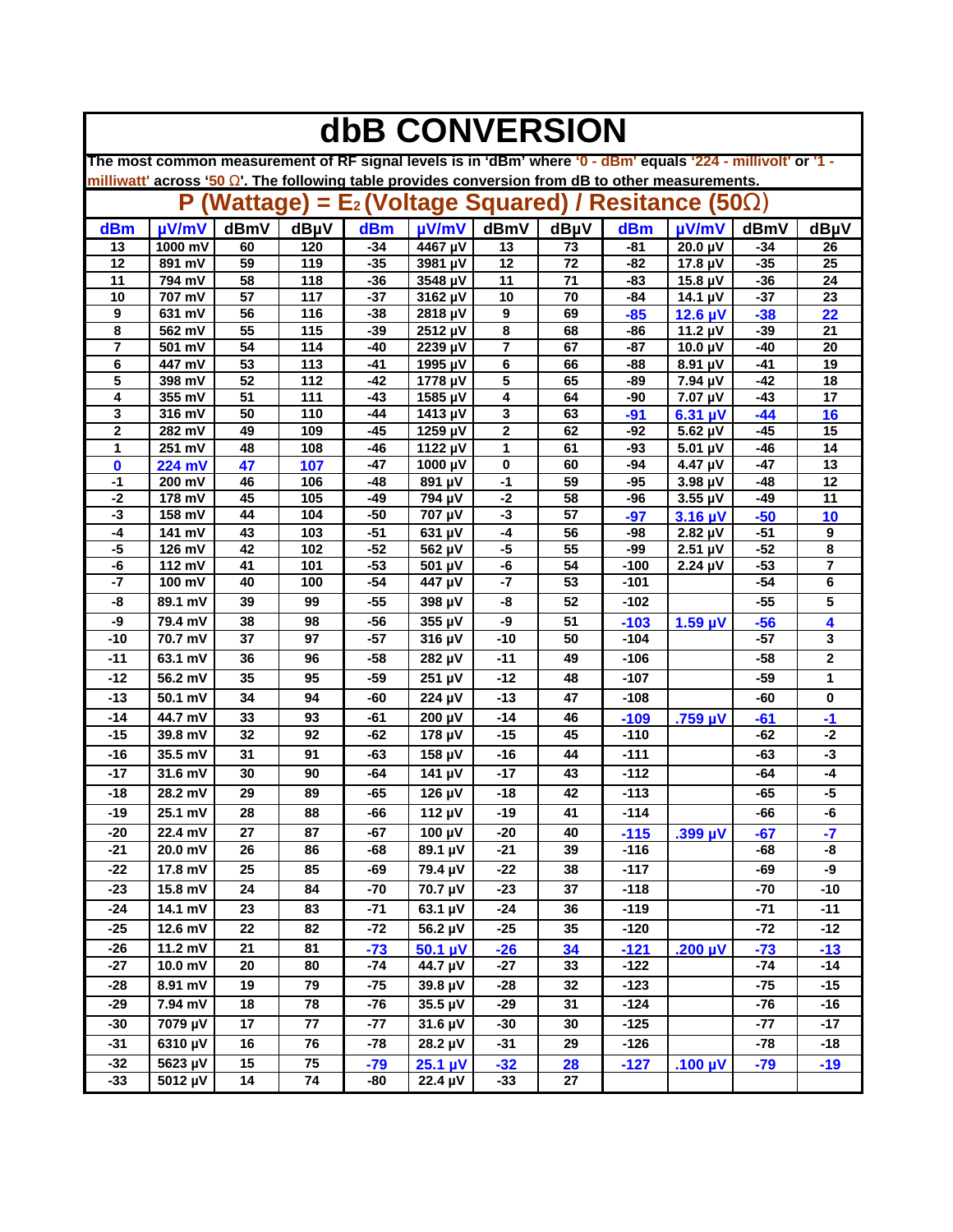| <b>AMERICAN</b> |                | <b>JAPANESE</b> | <b>TRANSCEIVER</b>     |
|-----------------|----------------|-----------------|------------------------|
| <b>Sig Gen</b>  | <b>Sig Gen</b> | <b>Sig Gen</b>  | <b>S-METER</b>         |
| in 'uV'         | in 'dBm'       | in 'dB'         | <b>Signal Strength</b> |
| 0.100uV         | $-127dBm$      | $-12dB$         | S <sub>0</sub>         |
| 0.200uV         | $-121dBm$      | $-6dB$          | <b>S1</b>              |
| 0.399uV         | $-115dBm$      | 0dB             | S <sub>2</sub>         |
| 0.795uV         | $-109$ d $Bm$  | 6dB             | S <sub>3</sub>         |
| 1.59uV          | $-103$ d $Bm$  | 12dB            | S <sub>4</sub>         |
| 3.17uV          | -97dBm         | 18dB            | S <sub>5</sub>         |
| 6.33uV          | $-91dBm$       | 24dB            | S <sub>6</sub>         |
| 12.6uV          | $-85dBm$       | 30dB            | S7                     |
| 25.2uV          | $-79dBm$       | 36dB            | S <sub>8</sub>         |
| 50.1uV          | -73dBm         | 40dB            | <b>S9</b>              |
| 159uV           | $-63dBm$       | 50dB            | $S9 + 10dB$            |
| 501uV           | $-53dBm$       | 60dB            | $S9 + 20dB$            |
| 1590uV          | $-43dBm$       | 70dB            | $S9 + 30dB$            |
| 5010uV          | $-33dBm$       | 80dB            | $S9 + 40dB$            |
| 15900uV         | $-23dBm$       | 90dB            | $S9 + 50dB$            |
| 50100uV         | $-13dBm$       | <b>100dB</b>    | S9 + 60dB              |
| 159000uV        | -3dBm          | 110dB           | S9 + 70dB              |